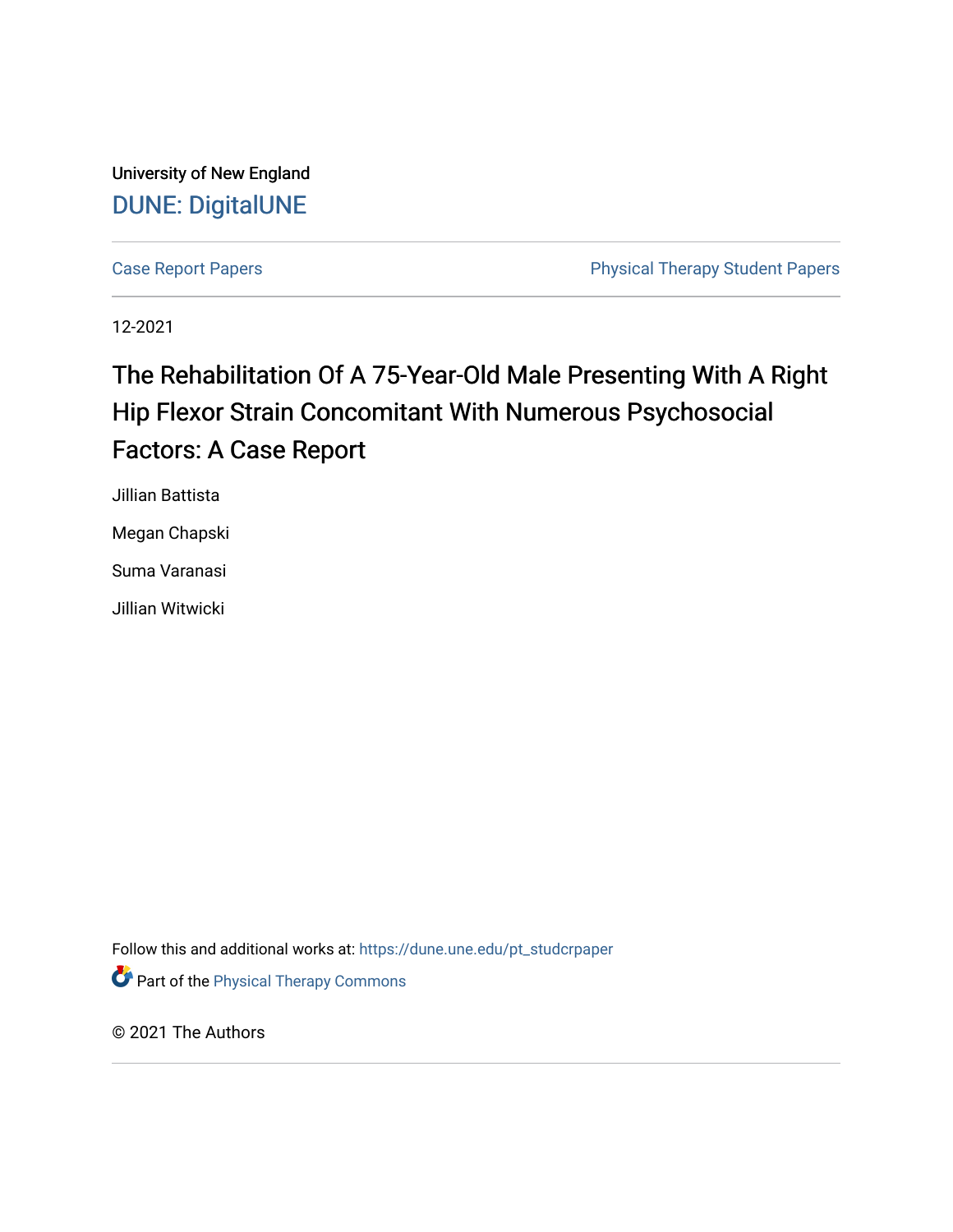**The rehabilitation of a 75-year-old male presenting with a right hip flexor strain concomitant with numerous psychosocial factors: a case report**

Jillian Battista SPT, Megan Chapski SPT, Suma Varanasi SPT, Jillian Witwicki SPT. Acknowledgements to Tara Paradie, PT.

To cite this article:

Published online: 2021

 $\mathcal{L}_\mathcal{L}$  , which is a set of the set of the set of the set of the set of the set of the set of the set of the set of the set of the set of the set of the set of the set of the set of the set of the set of the set of

**Key Words**: Psychosocial Factors, Hip Flexor Strain, Musculoskeletal Disorder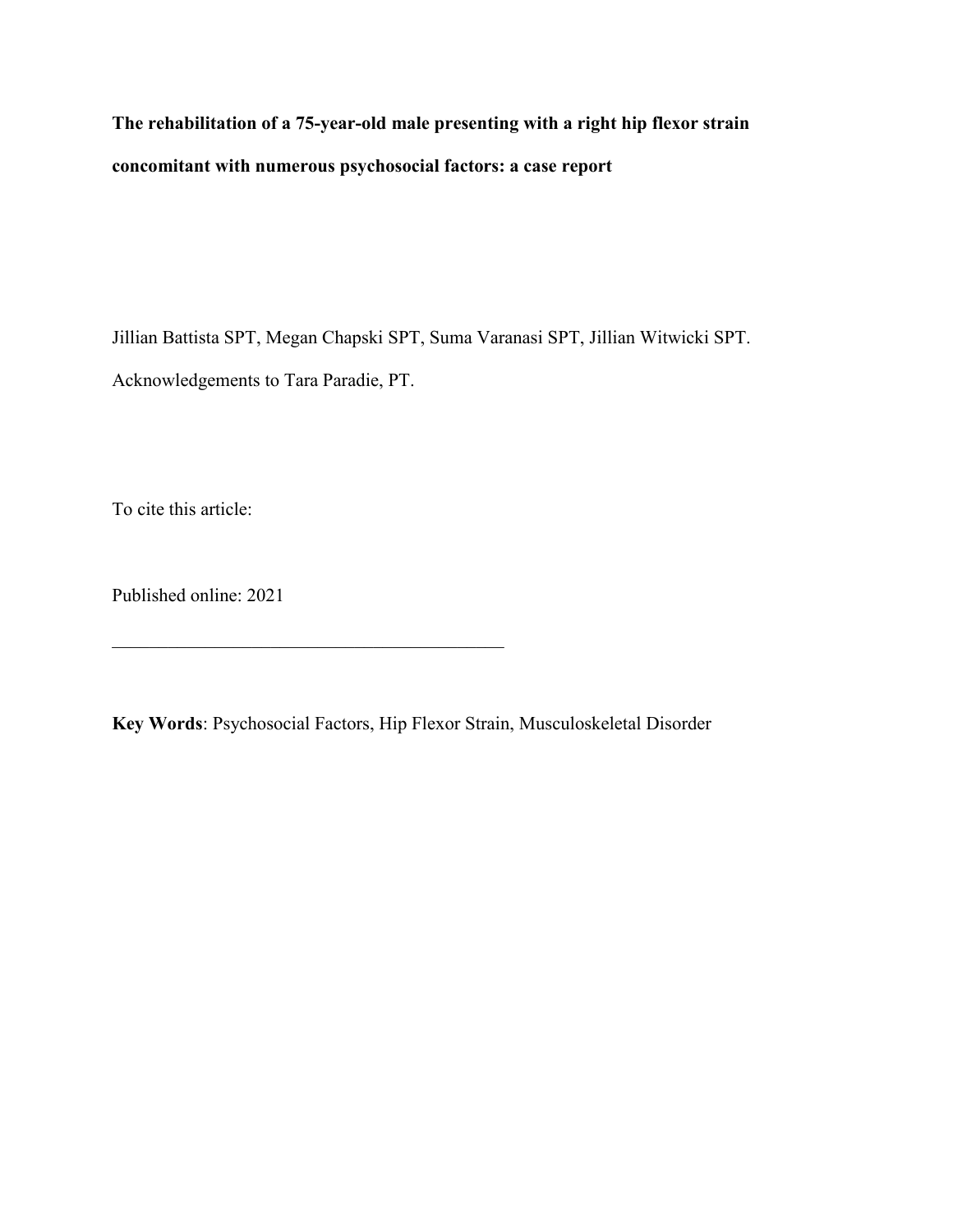#### **Abstract:**

**Background:** Musculoskeletal disorders, often well understood, are a leading cause of disability worldwide. Concomitant psychosocial factors add a layer of complexity to the treatment of musculoskeletal disorders. The purpose of this case report is to highlight the potential impact psychological factors have in the rehabilitation of musculoskeletal disorders, specifically the rehabilitation of a right hip flexor strain. **Case Description:** The patient was a 75-year-old male referred to outpatient physical therapy for the assessment of a right hip flexor strain, presenting with psychosocial factors including anxiety and kinesiophobia. Procedural interventions included patient education, neuromuscular re-education, therapeutic exercise, and manual therapy, but lacked psychosocial assessment. **Outcomes:** The patient was seen for 16 visits over eight week's time, including the initial evaluation. His pain rating score improved from 8/10 on initial evaluation to 6/10 on discharge in accordance to the Numeric Pain Rating Scale (NPRS). After four weeks of continued physical therapy intervention after his re-evaluation, he was referred back to his primary care provider for further diagnostic testing as his progress began to plateau. **Discussion:** This case report highlights how psychosocial factors such as kinesiophobia and anxiety can complicate patient care. While physical therapists are often well versed in the treatment of musculoskeletal disorders, numerous external factors make it difficult for physical therapists to properly assess psychosocial factors. Further research should be conducted regarding the importance of psychosocial assessment in the context of musculoskeletal disorder rehabilitation.

Word Count : 233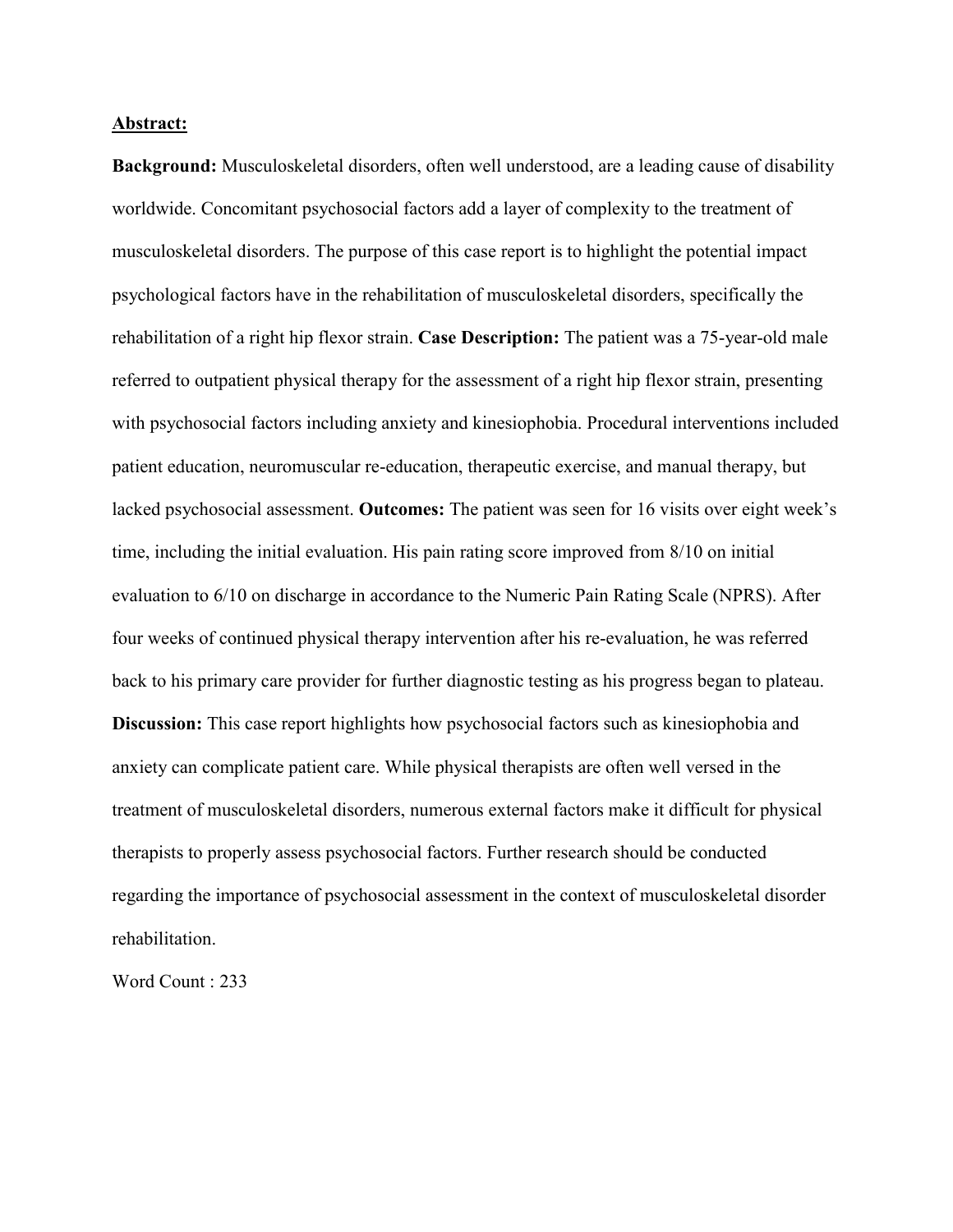#### **Background and Purpose:**

Globally, musculoskeletal disorders are the third leading cause of disability, affecting an estimated 1.71 billion people.1,2Over 150 conditions are considered musculoskeletal disorders with reduced mobility, function and pain being the most common traits.<sup>2</sup> If untreated, musculoskeletal disorders can result in chronic pain, which is defined as pain lasting greater than six months in duration.3 Approximately 50 million adults in America are living with chronic pain, costing an estimated \$560 billion in direct medical costs, lost vocational productivity, and funding of disability programs each year.<sup>3</sup>As population numbers and average age continue to increase globally, the prevalence of musculoskeletal disorders and chronic pain is expected to rapidly increase.<sup>2</sup>

 While pain is often thought of as being a physical sensory process, there are behavioral, cognitive, affective, and social components of pain that often may go unrecognized.4 Chronic pain puts an individual at a four-fold increase of meeting the ICD-10 criteria for anxiety or depressive disorders.<sup>5</sup> It is also estimated that of those who experience chronic pain, 50-70% develop kinesiophobia. Kinesiophobia is defined as a severe fear of movement due to the sense of susceptibility to injury or reinjury and is attained via a direct adverse experience or social learning.1,6 Kinesiophobia can predict negative changes in the quality of life for individuals living with chronic pain, and increased disability when high levels are noted upon initial evaluation. As kinesiophobia is noted to be both prevalent and detrimental to movement, this raises the question of the physical therapist's role with relation to psychosocial factors that may be influencing treatment and patient outcomes. Currently, many physical therapists may shy away from incorporating psychosocial assessment into care as psychosocial interventions are nonreimbursable by insurance, screening tools are long and complex, and therapists fear of being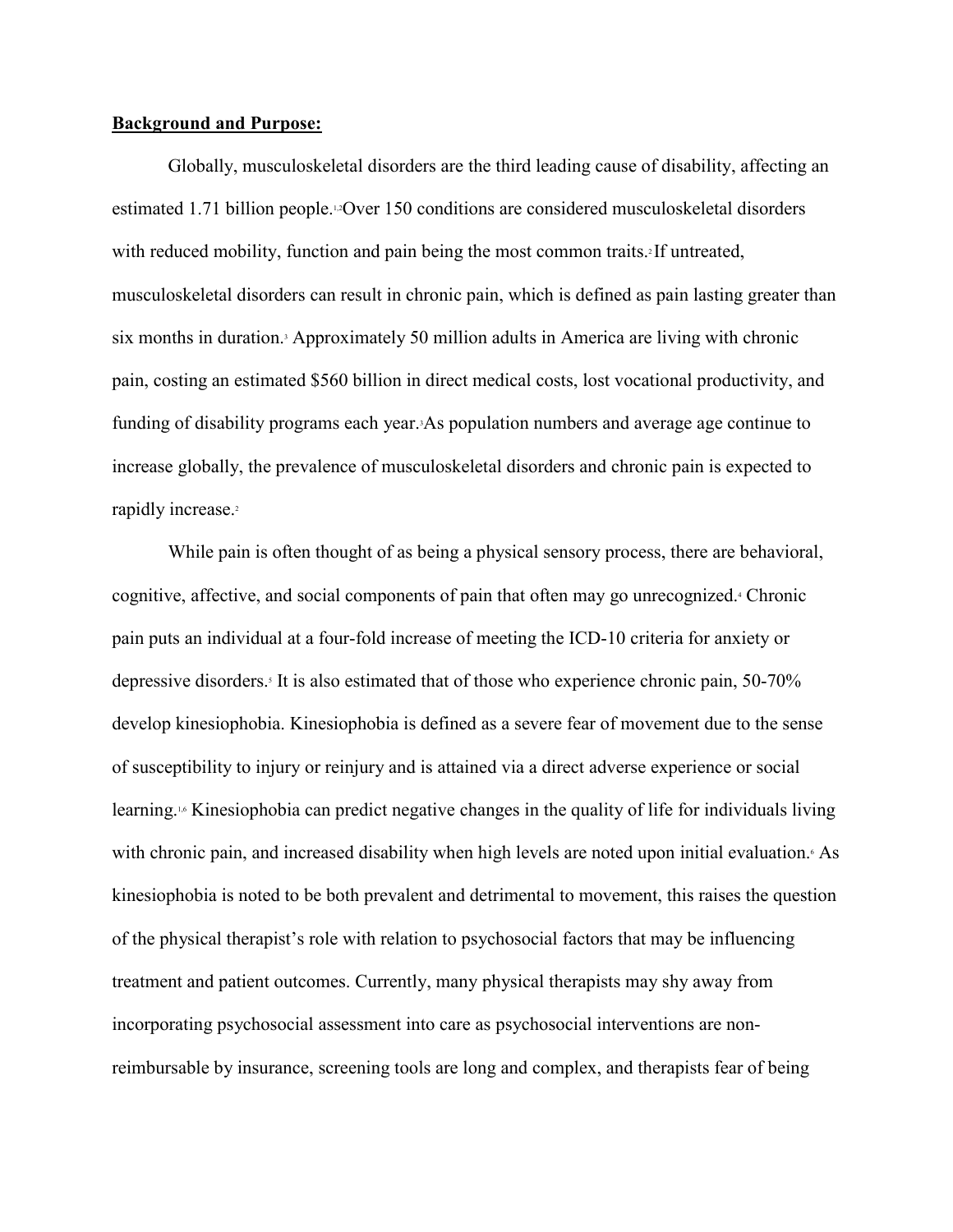under qualified to properly treat psychosocial components.7 The purpose of this case report is to highlight how the potential impact of psychosocial factors may have contributed to the rehabilitation of a 75-year-old patient with a right hip flexor strain.

#### **PATIENT HISTORY AND SYSTEMS REVIEW**

The patient and clinical instructor provided verbal consent for use of the patient's medical information and comments for the purposes of this case report. The patient was a 75-year-old Caucasian male referred to outpatient physical therapy (PT) by his primary care physician (PCP). His PCP gave him a diagnosis of a soft tissue injury of the right hip. The patient reported that the hip pain began when he was bending forward to put on a sock. At the time, he was living alone in a retirement community, recently divorced, and not taking any medications. His prior medical history was unremarkable. His activities included watching hockey, going for walks, gardening, and socializing with others living in the community.

On initial evaluation (IE), the patient had been experiencing right hip pain that began one to two years ago. The patient defined his pain as a sensation of "grabbing" or "jabs" in the right anterior thigh and lateral hip that comes on unexpectedly. He was self-limited with prolonged weight-bearing activity and sitting, resulting in a reduction of his level of activity due to pain and associated fear. The patient reported improvement of symptoms with the application of topical analgesics such as Bengay. Due to the duration of the patient's pain, he reported that he felt like he was not being heard by the healthcare system. During his IE, the patient reported anxiety, depression, kinesiophobia and claustrophobia. Figure 1 shows a letter written by the patient describing his symptoms and concerns. His goals for physical therapy were to "be heard" and "have his pain go away." Right hip fracture, dislocation, and joint effusion were ruled out by xray imaging in August, and mild arthritis of the right hip was revealed. Upon evaluation,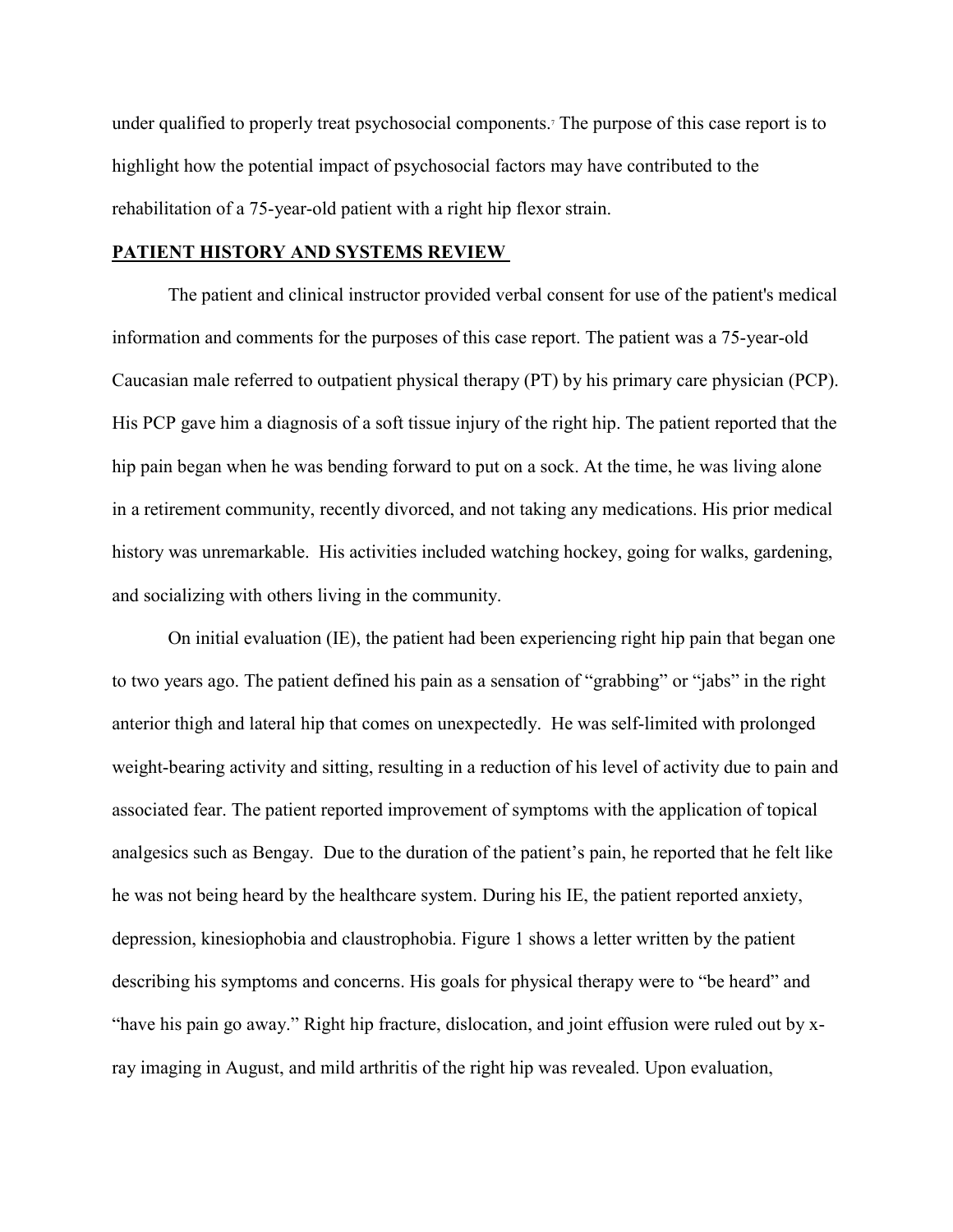osteoarthritis, femoral acetabular impingement, and labral tear were considered, and ruled out following the appropriate special tests.

Due to his unusual presentation, the patient presented as an appropriate candidate for case report. The purpose of this case report was to emphasize the importance of the understanding and management of psychosocial components. Components include reported anxiety, depression, kinesiophobia and claustrophobia, when managing diagnoses such as chronic musculoskeletal pain with an acute exacerbation.

#### **EXAMINATION- TEST AND MEASURES**

Given the patient's history, age, and list of musculoskeletal impairments, a variety of tests and measures were administered upon IE. Goniometry, a reliable and effective method for evaluating active range of motion (AROM), revealed decreased right hip flexion, external rotation, and internal rotation ROM.<sup>8</sup> Manual muscle testing (MMT), the most common reliable method for assessing muscle strength of the extremities<sup>9</sup>, was utilized to test his strength. MMTs are graded on a 5-point scale (0-5) with 0 being "no muscle contraction" and 5 being "full range of motion through maximal resistance".10 The patient's lower extremity strength was graded as 5/5 bilaterally on IE. Given the patient's age, the Tinetti Performance Oriented Mobility Assessment (Tinetti)<sup>11</sup> was utilized to determine if the patient had a risk of falling. According to *Ryan et al.,* the Tinetti demonstrates excellent inter-rater reliability for elderly adults, and consists of 28 items and is rated on a 3-point ordinal scale that ranges from  $0-2$ .<sup>11</sup> The higher the score, the more independent the patient is.<sup>11</sup> During IE, the patient scored a 28 indicating that he was not at a risk of falling.

Additionally, during IE, the patient presented with antalgic and trendelenburg gait. His symptoms could be reproduced with palpation of the right iliopsoas, psoas, and tensor fascia lata.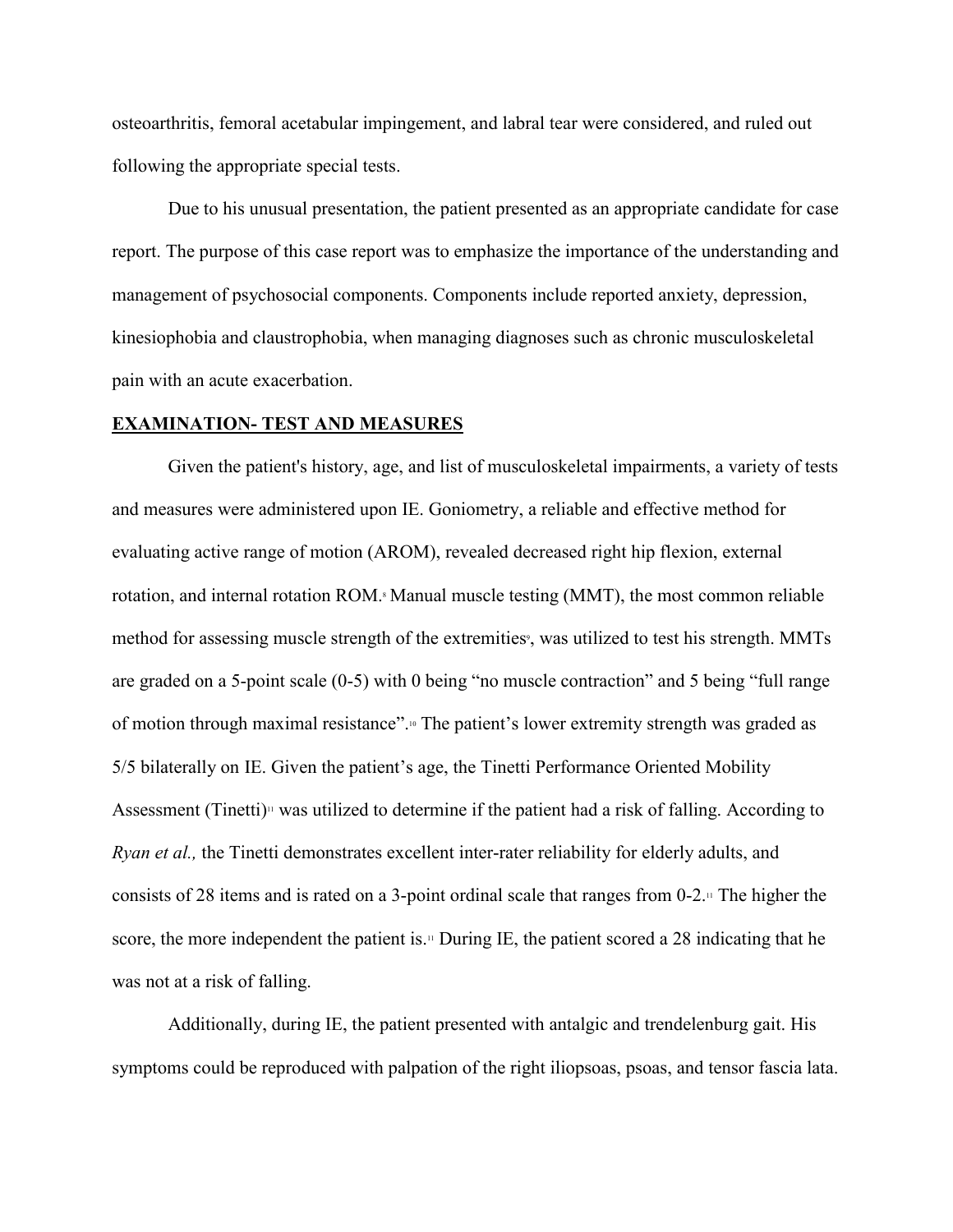The Flexion Abduction External Rotation (FABER) test, used to differentiate whether a patient's symptoms were originating from the hip, sacroiliac joint, or lumbar spine, has been proven to be a reliable test for hip provocation with an inter-rater reliability of good to excellent (ICC 0.76- 0.86).12 On IE, this test aggravated symptoms in patient's right hip.

The Scour test was used to determine if there was a nonspecific hip pathology,  $\beta$  such as hip labrum, capsulitis, osteochondral defects, acetabular defects, osteoarthritis, avascular necrosis, and/or femoral acetabular impingement syndrome.13 This test has inter-rater reliability of .87, making it a reliable test to perform clinically.13 The patient presented with apprehension in his right hip when the test was performed on IE indicating a nonspecific hip pathology.

The Lower Extremity Functional Scale (LEFS) is a patient-reported outcome measure that was administered on IE, to determine how a patient's lower extremity musculoskeletal condition affects their functional status.14 The LEFS, consisting of 20 items, is scored on a 0-4 scale, 0 being unable to perform an activity and 4 being no difficulty.<sup>14</sup> A maximum score of 80 indicates no functional limitation.<sup>14</sup> A 2016 systematic review on the LEFS reports ICC values between 0.08 and 0.998 showing excellent interrater reliability.<sup>14</sup> On IE, the patient scored a 43/80 indicating 53% of maximal function.

#### **CLINICAL IMPRESSION: EVALUATION, DIAGNOSIS, PROGNOSIS**

Based on examination data, the patient's signs and symptoms confirmed the diagnosis of a right hip flexor strain, confounded by admitted psychological factors that impacted his treatment. Physical therapy intervention was recommended to improve soft tissue restrictions, poor motor control, movement pattern dysfunction, poor stability and proprioception, diminished ROM, impaired strength, and abnormal gait. The patient's medical diagnosis was M25.551: pain in right hip and ICD-10 was S76.011A: strain of muscle, fascia, and tendon in right hip. His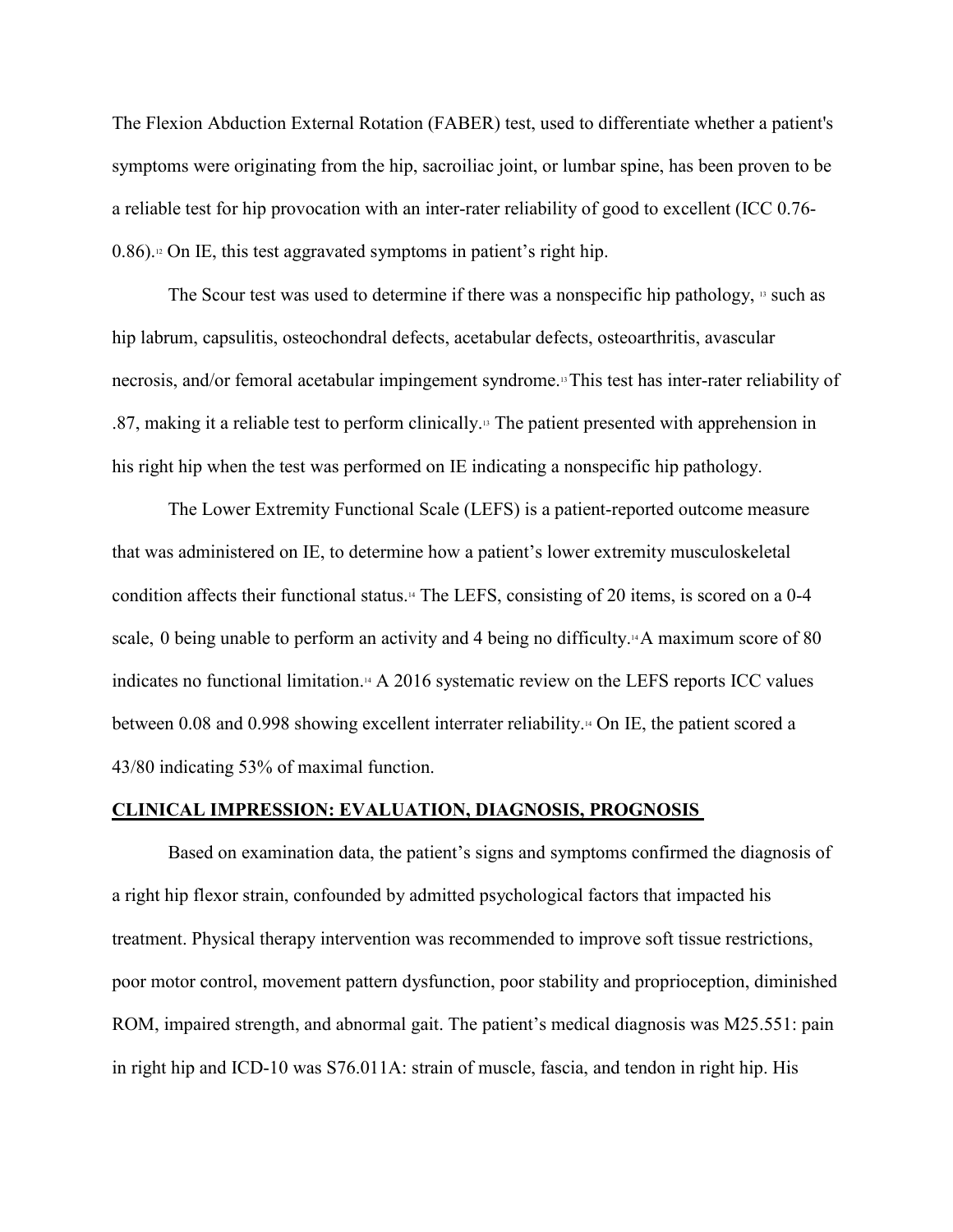diagnosis was of low-level complexity based on the brief review of his medical history. The patient's expected prognosis was excellent due to his prior level of function, motivation, and compliance. Potential barriers that impacted therapy were the patients' psychosocial factors, such as his reported and observed anxiety, depression, kinesophobia, and claustrophobia.

Planned interventions included education, gait training, ROM, joint mobilizations, LE strengthening, neuromuscular re-education, proprioception, balance, and flexibility exercises. Short- and long-term goals were to decrease pain utilizing the NPRS to 1/10 and return to his prior level of activity without pain. A re-evaluation was conducted every tenth visit to evaluate the patient's progress.

# **INTERVENTION AND PLAN OF CARE**

The patient's plan of care (POC) primarily consisted of myofascial release to hip musculature, joint mobilizations, hip strengthening and motor control exercises, and stretching. The patient required verbal cueing for activation of core and gluteal muscles when performing therapeutic exercises throughout the POC.

#### **COORDINATION, COMMUNICATION, DOCUMENTATION**

The patient was educated regarding his diagnosis, prognosis, and related pathology and provided consent to continue with the (POC). Re-evaluations were performed every tenth visit and documented using Therapy Source electronic medical records (EMR). Subjective statements from the patient were documented by the student physical therapist (SPT) during each treatment session. Additionally, the SPT would consult with the supervising physical therapist on any decision being made regarding POC or questions from the patient. Consultation with the physicians was conducted via the "SRS" electronic health record system.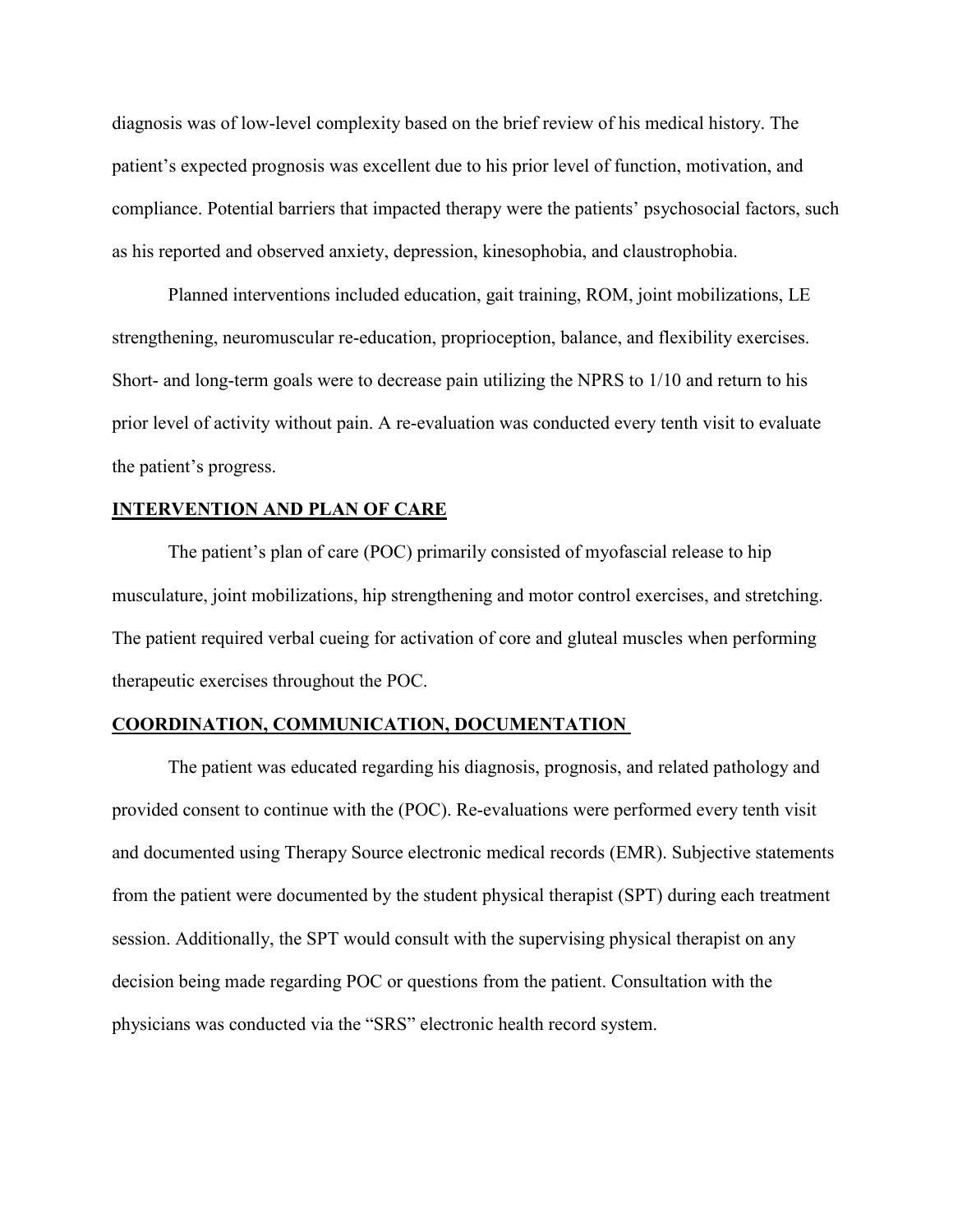#### **PATIENT/CLIENT-RELATED INSTRUCTION**

The patient was given three exercises to complete at IE as part of his home exercise plan, in an effort to control pain levels and increase strength. The exercises were progressed as tolerated by the patient, and he was educated on how to do each exercise with explicit instructions. The patient made note of the exercises during the treatment sessions and reported compliance with his program. He was consistent with visit attendance and arrived with an attentive list of observations and comments about his HEP. All questions were answered at the beginning of each session.

## **PROCEDURAL INTERVENTIONS**

Table 1 contains patients' therapeutic exercises with in-depth descriptions of how to complete the exercise, repetitions, sets, and body position.

## **OUTCOMES**

The patient attended 16 physical therapy visits over eight weeks. He presented with impairments in right hip ROM, functional strength, gait pattern, flexibility, joint mobility, soft tissue tenderness, pain levels, motor control, stability, and proprioception. At his re-evaluation during the  $10<sup>th</sup>$  visit, the patient reported improvement in pain level and lower extremity function. His typical pain remained unchanged using the NPRS. His right hip pain at its worst improved from a score of 8/10 to 6/10. The plan of care was to continue physical therapy intervention to improve his ROM, abnormal gait, strength, soft tissue restrictions, motor control, and stability. Four weeks after re-evaluation he was referred to his PCP due to limited progressive improvement, and increased patient complaints of right posterior lower extremity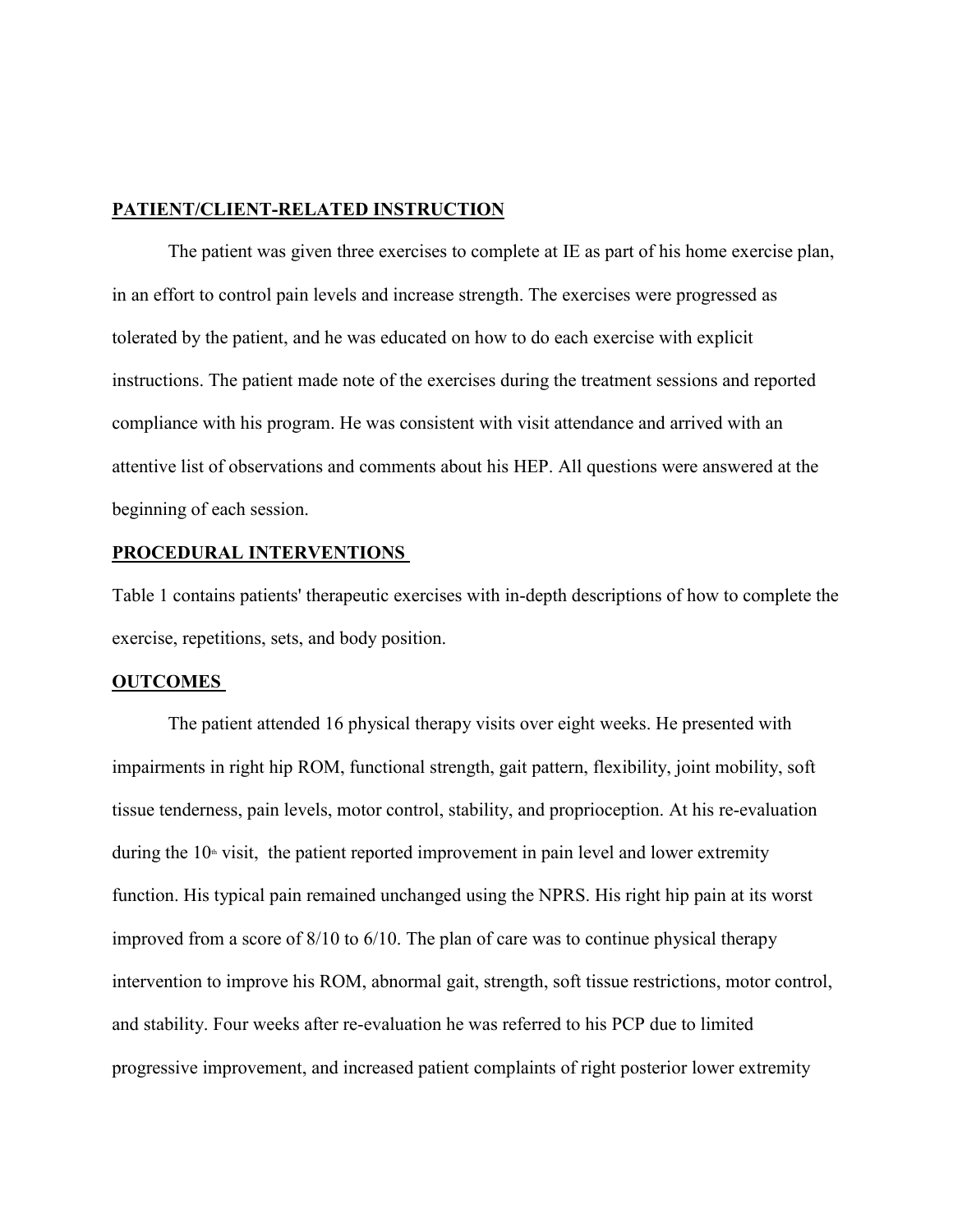pain that started insidiously at seven weeks. The student physical therapist, physical therapist, and patient agreed that the patient had reached a plateau in his care due to reported pain limitation.

#### **DISCUSSION:**

#### *Strengths and Limitations*

The purpose of this case report was to illustrate how psychosocial factors could impact patient care. Strengths of this case report include a large amount of subjective data collected from the patient. Limitations are evidence for direct cause and effect, and the examples demonstrated in this case report cannot be generalized to the population. Other limitations would be that the values assessed during the initial evaluation were not re-tested during re-evaluation. While there is ample evidence to support clinicians collecting psychosocial data during patient care, more evidence needs to be collected to understand the role these factors play in the plan of care.

#### *Conclusion*

Physical therapy is a profession that views patients in their entirety. The combination of physical and mental health is necessary to consider during patient care. While most physical therapists feel well versed in the physical aspect of care, there are potential reasons why psychosocial aspects of care may often be overlooked.15 " *Psychological Aspects of Rehabilitation Perceived by Physical Therapists*," discusses that many physical therapists perceive that they have not been professionally prepared to address the psychosocial concerns of patients.<sup>15</sup> Therapists may perceive that the administration of outcome measures or assessment tools geared to the evaluation of psychosocial aspects of patient care takes time away from the direct evaluation and treatment of patient pain and loss of function. Additionally, therapists may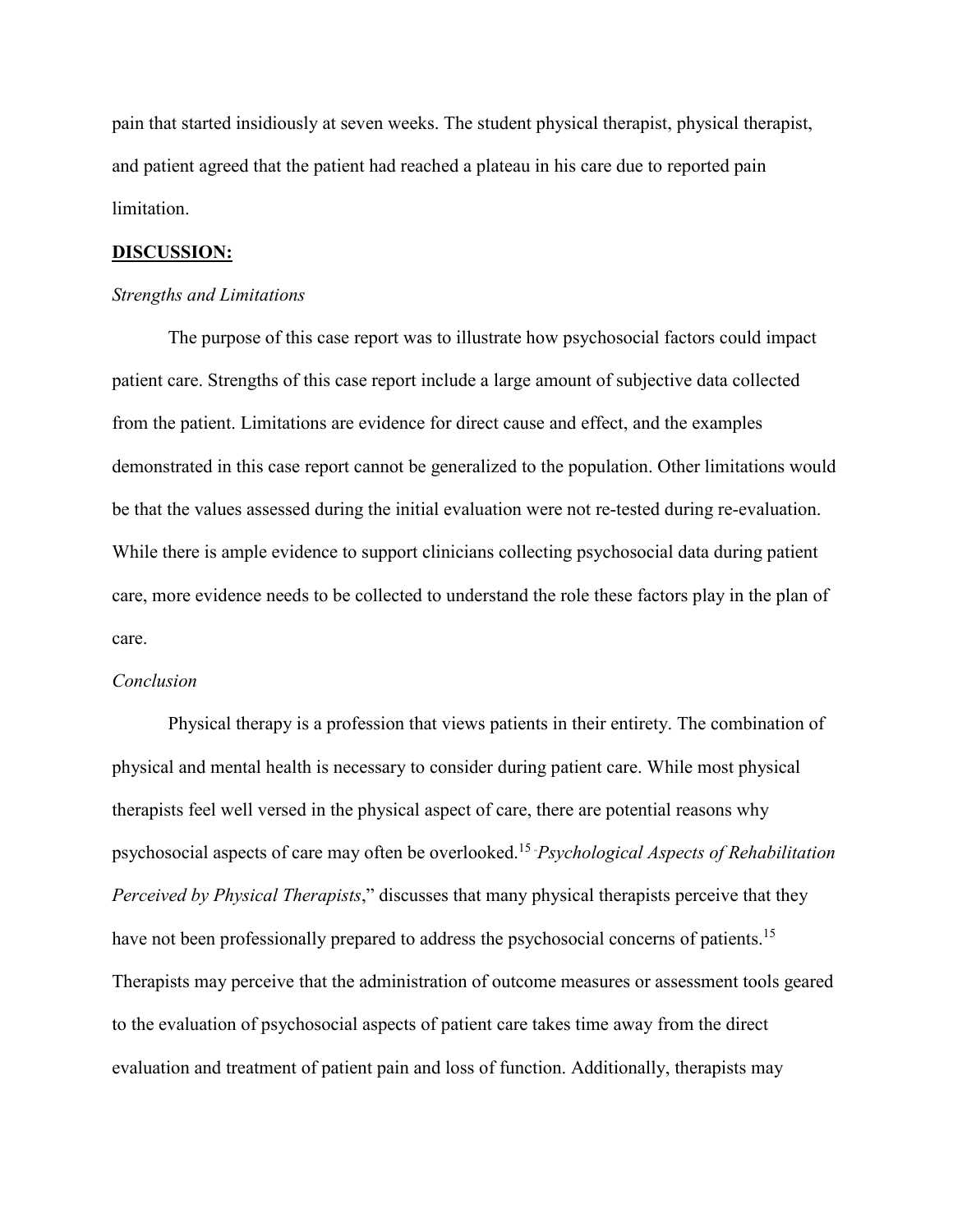perceive that the referral to another more specialized health care professional is ethically appropriate, thus relieving the therapist from having to address psychosocial concerns within physical therapy treatment sessions. A final reason for avoiding the responsibility of addressing psychosocial concerns of patients within a treatment session may be that the time required to do so may be reflected as "wasted," as it is non-reimbursable via typical insurance structures.<sup>15</sup>

This case report reflects that these psychosocial factors were a large distractor from patient care for both the patient and treating therapist. The therapist did not want the patient to fixate on these factors and wanted them to rather focus on reducing the pain and wanted to highlight the patient's progress in physical therapy. However, there were many admitted confounding psychological components that the patient reported that may have been correlated with the patient's complaint of pain. There were no concrete ways to determine this, and more research needs to be done to highlight the correlation of psychosocial factors while a patient is experiencing personal life changes.

To further assess this patient population in the future, other psychosocial outcome measures that could be included in a patient evaluation could be, the Fear-Avoidance Belief Questionnaire. This outcome measure is tailored towards patients with low back pain.<sup>16</sup> This assessment tool can give the therapists an objective measure of activities that the patient might be avoiding due to fear.<sup>16</sup> Another assessment measure that could be conducted for this patient population is the Tampa Scale of Kinesiophobia. If a patient scores higher on this outcome measure, the test reflects that the patient demonstrates more kinesophobia.<sup>17</sup>These two assessments would serve as objective measurements of the patient's perception of their own Kinesiophobia or avoidance of certain behaviors.<sup>17</sup>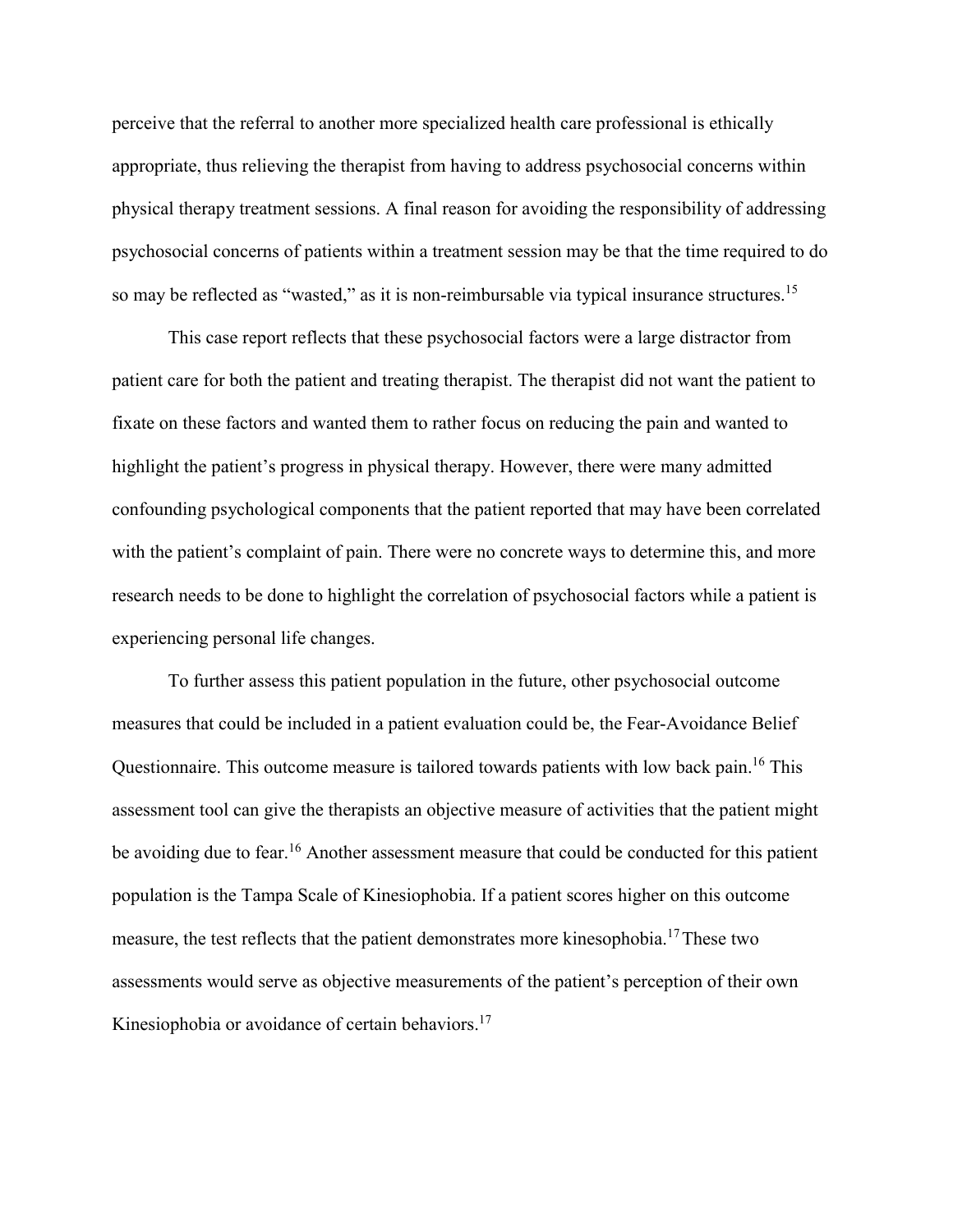Although there is much education about taking into context psychosocial determinants, it

is important that more research is conducted to help clinicians work with patients with

psychosocial factors in managing chronic musculoskeletal pain and reduce the rate of a plateau.

# **References**

1. Kamonseki DH, Christenson P, Rezvanifar SC, Calixtre LB. Effects of manual therapy on fear avoidance, kinesiophobia and pain catastrophizing in individuals with chronic musculoskeletal pain: Systematic review and meta-analysis. Musculoskelet Sci Pract. 2021 Feb;51:102311. doi: 10.1016/j.msksp.2020.102311. Epub 2020 Nov 27. PMID: 33302214. 2. World Health Organization. Musculoskeletal conditions. Who.int. Published February 8, 2021. https://www.who.int/news-room/fact-sheet/detail/musculoskeletal-conditions.

3. Dahlhamer J, Lucas J, Zelaya, C, et al. Prevalence of Chronic Pain and High-Impact Chronic Pain Among Adults — United States, 2016. MMWR Morb Mortal Wkly Rep 2018;67:1001– 1006. DOI: http://dx.doi.org/10.15585/mmwr.mm6736a2

4. Bailey KM, Carleton RN, Vlaeyen JW, Asmundson GJ. Treatments addressing pain-related fear and anxiety in patients with chronic musculoskeletal pain: a preliminary review. *Cogn Behav Ther*. 2010;39(1):46-63. doi:10.1080/16506070902980711

5. Gureje O, Von Korff M, Simon GE, Gater R. Persistent pain and well-being: a World Health Organization Study in Primary Care. *JAMA*. 1998;280(2):147-151. doi:10.1001/jama.280.2.147

6. Luque-Suarez A, Martinez-Calderon J, Falla D. Role of kinesiophobia on pain, disability and quality of life in people suffering from chronic musculoskeletal pain: a systematic review. *Br J Sports Med*. 2019;53(9):554-559. doi:10.1136/bjsports-2017-098673

7. Stewart LR. Psychological Aspects of Rehabilitation as Perceived by Physical Therapists. *Journal of Physical Fitness, Medicine, & Treatment in Sports.* 2018;2(1). Doi:10.19080/jpfmts.2018.02.55579.

8. Norkin C, White D. *Measurement of joint motion: a guide to goniometry.* 5th ed. F.A. Davis Company; 2016. [http://www.r2library.com/resource/title/9780803645660.](http://www.r2library.com/resource/title/9780803645660)

9. Cuthbert SC, Goodheart GJ Jr. On the reliability and validity of manual muscle testing: a literature review. *Chiropr Osteopat*. 2007;15:4. Published 2007 Mar 6. doi:10.1186/1746-1340- 15-4

10. Conable KM, Rosner AL. A narrative review of manual muscle testing and implications for muscle testing research. *J Chiropr Med*. 2011;10(3):157-165. doi:10.1016/j.jcm.2011.04.001

11. Tinetti Performance Oriented Mobility Assessment. Shirley Ryan AbilityLab. https://www.sralab.org/rehabilitation-measures/tinetti-performance-oriented-mobilityassessment. Accessed October 7, 2021.

12. Bagwell JJ, Bauer L, Gradoz M, Grindstaff TL. THE RELIABILITY OF FABER TEST HIP RANGE OF MOTION MEASUREMENTS. *Int J Sports Phys Ther*. 2016;11(7):1101-1105. 13. Scour test. Physical Therapy Haven. https://www.pthaven.com/page/show/162468-scour-test. Accessed October 7, 2021.

14. Mehta SP, Fulton A, Quach C, Thistle M, Toledo C, Evans NA. Measurement Properties of the Lower Extremity Functional Scale: A Systematic Review. *J Orthop Sports Phys Ther*. 2016;46(3):200-216. doi:10.2519/jospt.2016.6165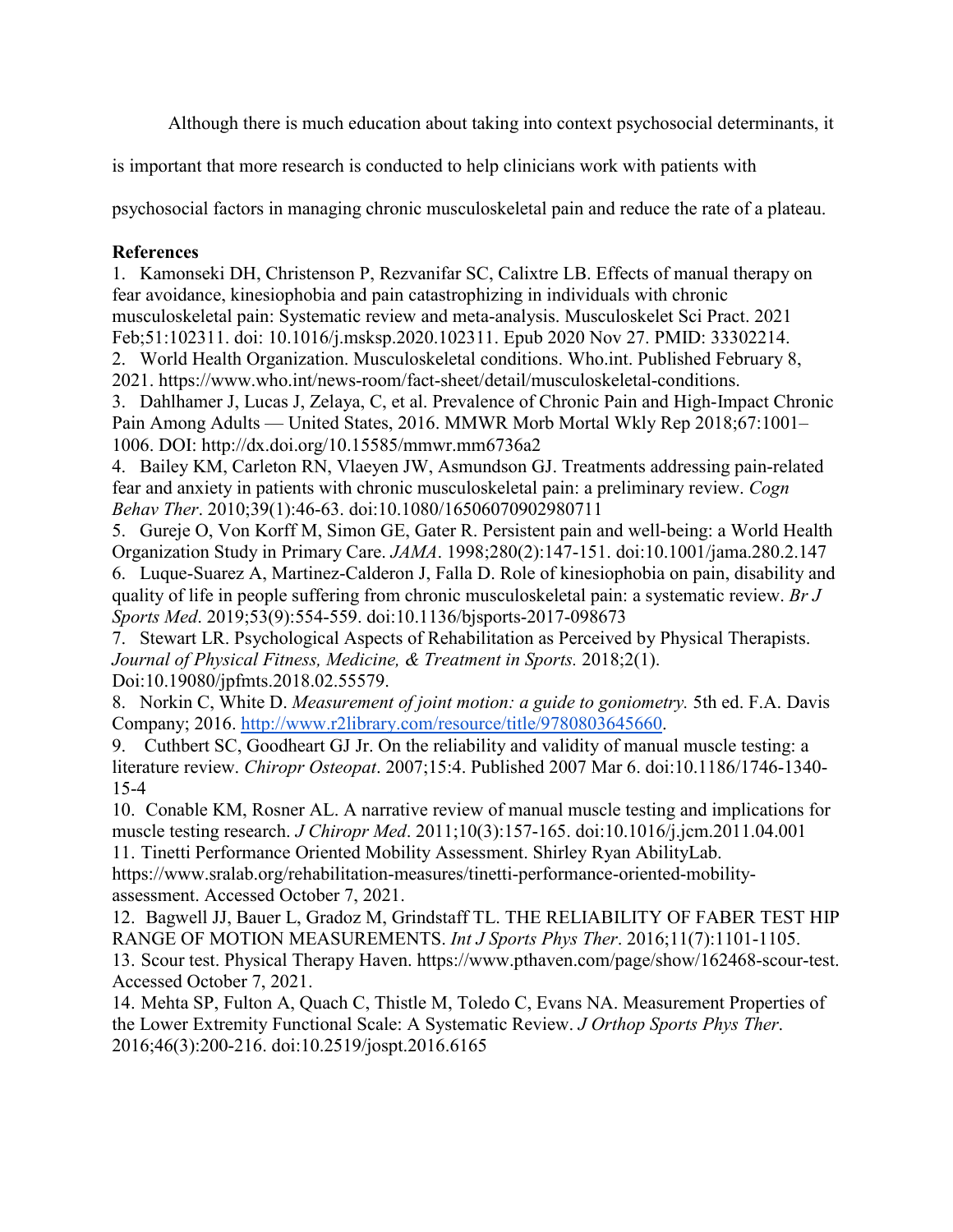15. Stewart LR, Knuth A, Brent C, Salerno R. Psychological aspects of rehabilitation as perceived by physical therapists. *Journal of Physical Fitness, Medicine & Treatment in Sports*. 2018;2(1). doi:10.19080/jpfmts.2018.02.555579

16. Fear-avoidance beliefs questionnaire. *Shirley Ryan AbilityLab*. Available at: https://www.sralab.org/rehabilitation-measures/fear-avoidance-beliefs-questionnaire Accessed September 30, 2021.

17. NovoPsych.2021. *Tampa Scale of Kinesiophobia (TSK)*. Available at: <https://novopsych.com.au/assessments/health/tampa-scale-of-kinesophobia-tsk/> Accessed 12 October 2021.

Figure 1:

"I see you on 3/12 previously 9/11 and 10/21). I have two troubling issues that need close assessment. I'm concerned that the allotted half hour will not give us enough time for a thorough, productive discussion. Therefore, in an effort to save precious time, I'm providing you with the necessary update beforehand.

Left Achilles: The issue arose last March/April. I had an x-ray in September. Although I realize Achilles's problems can take a long time to heal, there area remains somewhat stiff and sore (slight improvement). Although mobile, I favor that side while walking, taking short steps resulting in shorter gait.

Right Hip/Groin: I suffered a severe groin pull while high-jumping many years ago. Since then, I infrequently get a quick pull. Over the last several years, I've had several very uncomfortable pulls that work themselves out. Often, I have a feeling of "weakness" but nothing adverse happens. Dr. Deck found no hernia. In August, a hip x-ray revealed "mild arthritis."

The hip area has become problematic. I believe my altered gait (compensating for the Achilles) for so long may have significantly affected ("thrown off") the muscles on my right side. I have ongoing muscle soreness and discomfort around the hip muscles, on and off with the groin (made worse), the upper thigh (not constant), and my old nemesis, the sacroiliacs, have become more sensitive. It's like the whole area has completely "tensed up" infrequently. I get a very unpleasant painful grab usually as a result of a certain sudden downward, slightly twisting movement: jamming my right foot into my shoe, bending down to pull up a sock or dog poop, perhaps a quick movement from right to left (just a quick grab), or even rolling over in bed, again from right to left. I've learned to manage my movements but there is that awful feeling of expectancy that something is going to happen.

I understand that, as we age, muscles/tendons can dry out and shorten. I've wondered if I have a bone spur, bone impingement, tendonitis (in addition to the mild arthritis), or even a labral tear (no clicking).

I believe this is a "soft tissue" issue rather than a mechanical. Why? I can walk (Altered),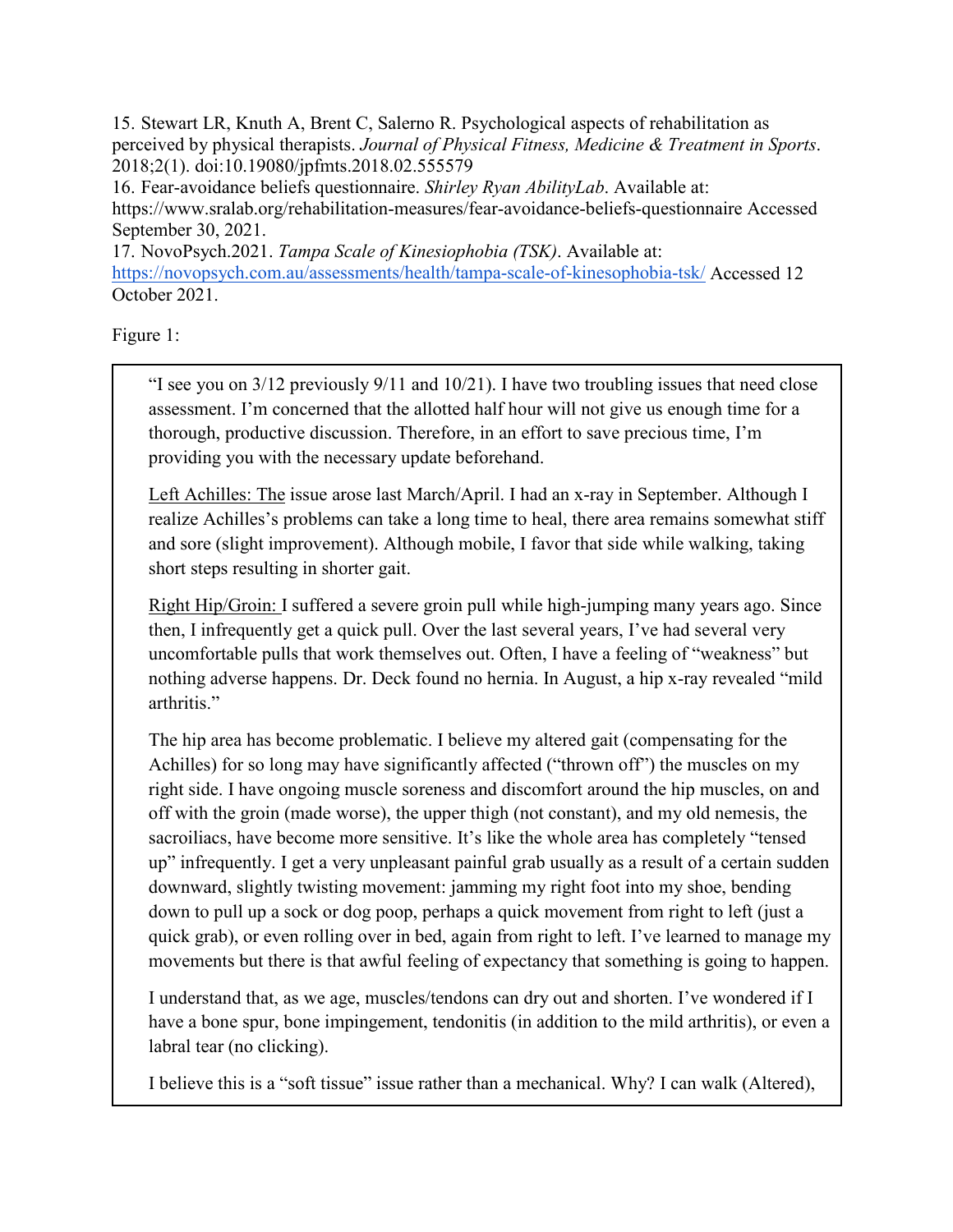use my rowing machine, go downstairs (which surprises me—downward motion), and perform most exercises. I stretch diligently and often. BENGAY offers some relief, Aleve and ibuprofen not so. Finally, I think I feel a bit better after walking or using throwing machine followed by a hot shower.

I'm physically and mentally tired by all of this discomfort and wondering "what happens next". To compound matters, I have a claustrophobia problem which I've managed well over the years (especially most closed in places), less so with having to lie flat without moving. Without question, I would have to have anesthesia (NOT a sedative!) like with a colonoscopy (that is, I'm "out"), if an MRI is required – I believe in Portland? This would be a stressful event.

Im a believer in the "Go Slow" approach. I wondered 1. If the hip and foot x-rays should be reviewed and/or repeated; 2. Would a Cat Scan that uses dye be appropriate (not in a machine); 3. Would an injection steroid/other) in the hip muscles be another option?

I hope the above is helpful and that Dr. Deck and you would discuss this

Thank you for your attention!"

| <b>Visit Number</b>             | <b>Manual Therapy</b>                                                                                                                                                                                                                                                                                          | <b>Therapeutic Exercise</b>                                                                                                                                                                                                                                         | <b>Neuromuscular Re-</b><br>education      | <b>Modalities</b> |
|---------------------------------|----------------------------------------------------------------------------------------------------------------------------------------------------------------------------------------------------------------------------------------------------------------------------------------------------------------|---------------------------------------------------------------------------------------------------------------------------------------------------------------------------------------------------------------------------------------------------------------------|--------------------------------------------|-------------------|
| Visit 1 (Initial<br>Evaluation) |                                                                                                                                                                                                                                                                                                                | Education on hip muscle balance<br>$\bullet$<br>regarding tissue mobility and<br>strength<br>Prone straight leg raise into<br>$\bullet$<br>extension: $3x10$<br>Piriformis/figure four stretch:<br>$\bullet$<br>$3x30$ seconds<br>Prone press up: 3x30 seconds<br>c | Supine glute bridges:<br>$\bullet$<br>3x10 |                   |
| Visit 2                         | Myofascial release<br>$\bullet$<br>to right psoas,<br>quadriceps, tensor<br>fascia lata<br>Right hip flexor<br>$\bullet$<br>contract/relax<br>/active release<br>Long axis traction<br>$\bullet$<br>to right hip<br><b>Oscillatory Grade</b><br>II/III<br>Right hip<br>$\bullet$<br>circumduction in<br>supine | <b>SAME AS VISIT 1</b><br>Tripod foot: 3x10<br>$\bullet$<br>Removed education<br>$\bullet$                                                                                                                                                                          | <b>SAME AS VISIT 1</b>                     |                   |

| anie |  |
|------|--|
|      |  |
|      |  |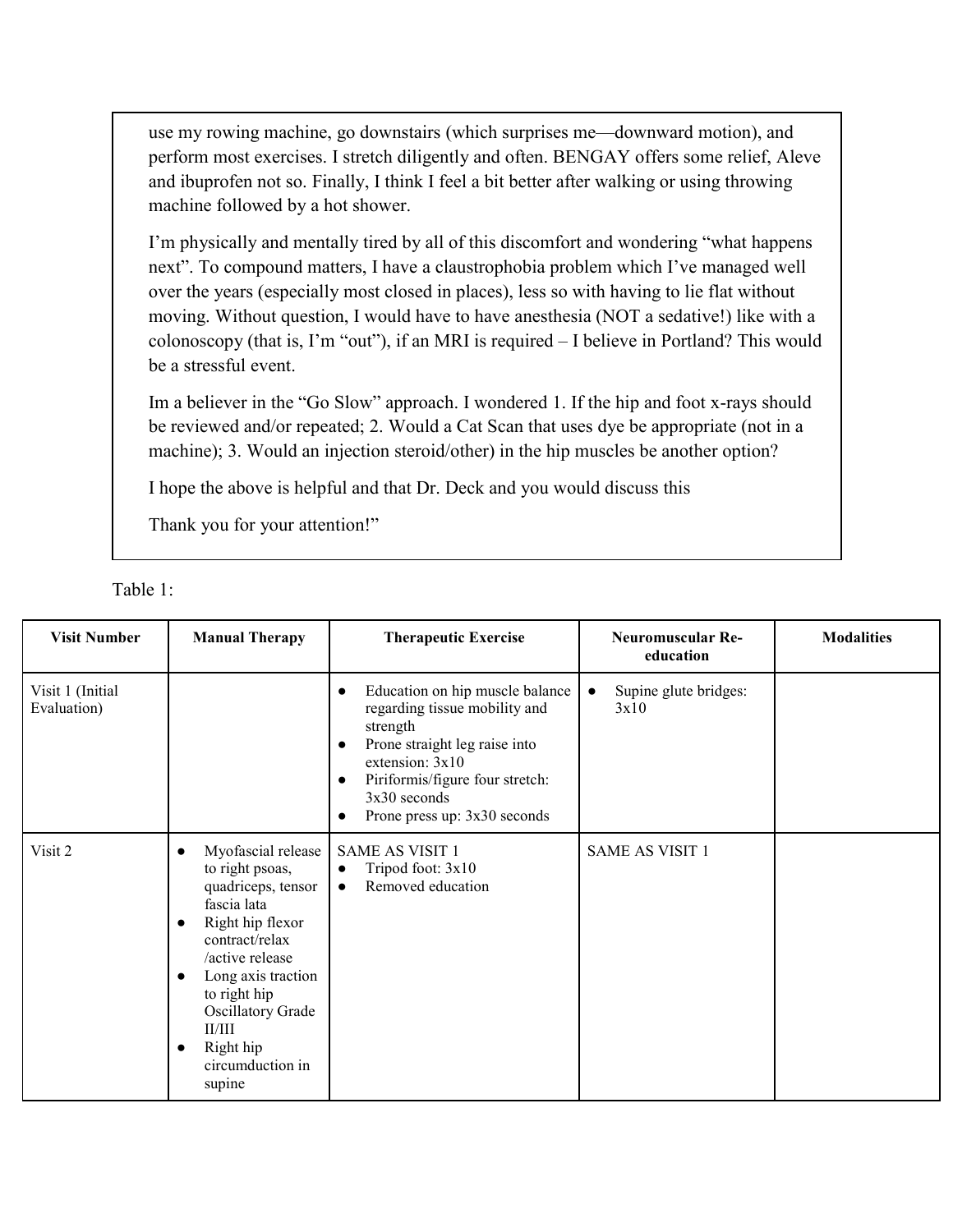| Visit 3 | Myofascial release<br>$\bullet$<br>to right psoas,<br>quadriceps, tensor<br>fascia lata<br>Right hip flexor<br>$\bullet$<br>contract/relax/acti<br>ve release<br>Long axis traction<br>$\bullet$<br>to right hip<br>Oscillatory Grade<br>II/III<br>Right hip<br>$\bullet$<br>circumduction in<br>supine sustained | <b>SAME AS VISIT 2</b><br>PROGRESSED - Prone straight<br>$\bullet$<br>leg raise into extension with 1#:<br>3x10<br>PROGRESSED - Prone press<br>$\bullet$<br>up: 3x1 min                                                                                                                                                     | <b>SAME AS VISIT 2</b>                                                                                                      | Vasopneumatic<br>$\bullet$<br>compression<br>moderate MM/Hg<br>$(10 \text{ min})$ |
|---------|-------------------------------------------------------------------------------------------------------------------------------------------------------------------------------------------------------------------------------------------------------------------------------------------------------------------|-----------------------------------------------------------------------------------------------------------------------------------------------------------------------------------------------------------------------------------------------------------------------------------------------------------------------------|-----------------------------------------------------------------------------------------------------------------------------|-----------------------------------------------------------------------------------|
| Visit 4 | <b>SAME AS VISIT 3</b>                                                                                                                                                                                                                                                                                            | <b>SAME AS VISIT 3</b><br>Sidelying right hip abduction:<br>$\bullet$<br>3x10<br>PROGRESSED - Prone straight<br>$\bullet$<br>leg raise into extension with 2#:<br>3x10<br>Standing TFL stretch: 3x30 sec<br>Level surface ambulation (5<br>min)<br>Forward trunk lean and<br>$\circ$<br>midfoot strike with verbal<br>cuing | <b>SAME AS VISIT 3</b>                                                                                                      | Not performed                                                                     |
| Visit 5 | <b>SAME AS VISIT 4</b>                                                                                                                                                                                                                                                                                            | <b>SAME AS VISIT 4</b><br>Clamshells: 3x10<br>$\bullet$<br>PROGRESSED - Prone straight<br>leg raise into extension with 3#:<br>3x10<br>Seated manual toe extension on<br>left foot: 3x10 seconds                                                                                                                            | <b>SAME AS VISIT 4</b>                                                                                                      | Not performed                                                                     |
| Visit 6 | <b>SAME AS VISIT 5</b>                                                                                                                                                                                                                                                                                            | <b>SAME AS VISIT 5</b><br>Removed level surface<br>$\bullet$<br>ambulation<br>PROGRESSED: clamshells with<br>yellow resistance band around<br>knees: $3x10$                                                                                                                                                                 | <b>SAME AS VISIT 5</b>                                                                                                      | Not Performed                                                                     |
| Visit 7 | <b>SAME AS VISIT 6</b>                                                                                                                                                                                                                                                                                            | <b>SAME AS VISIT 6</b><br>Removed sidelying right hip<br>abduction<br>Hip hike on 8 inch box: 3x10                                                                                                                                                                                                                          | PROGRESSED: Single<br>$\bullet$<br>leg bridge with opposite<br>knee to chest: 6x5                                           | Not Performed                                                                     |
| Visit 8 | <b>SAME AS VISIT 7</b>                                                                                                                                                                                                                                                                                            | <b>SAME AS VISIT 7</b>                                                                                                                                                                                                                                                                                                      | Removed single leg<br>$\bullet$<br>bridge with opposite<br>knee to chest: 6x5<br>Supine glute bridges:<br>$\bullet$<br>3x10 | Not Performed                                                                     |
| Visit 9 | <b>SAME AS VISIT 8</b>                                                                                                                                                                                                                                                                                            | <b>SAME AS VISIT 8</b>                                                                                                                                                                                                                                                                                                      | <b>SAME AS VISIT 8</b>                                                                                                      | Not Performed                                                                     |